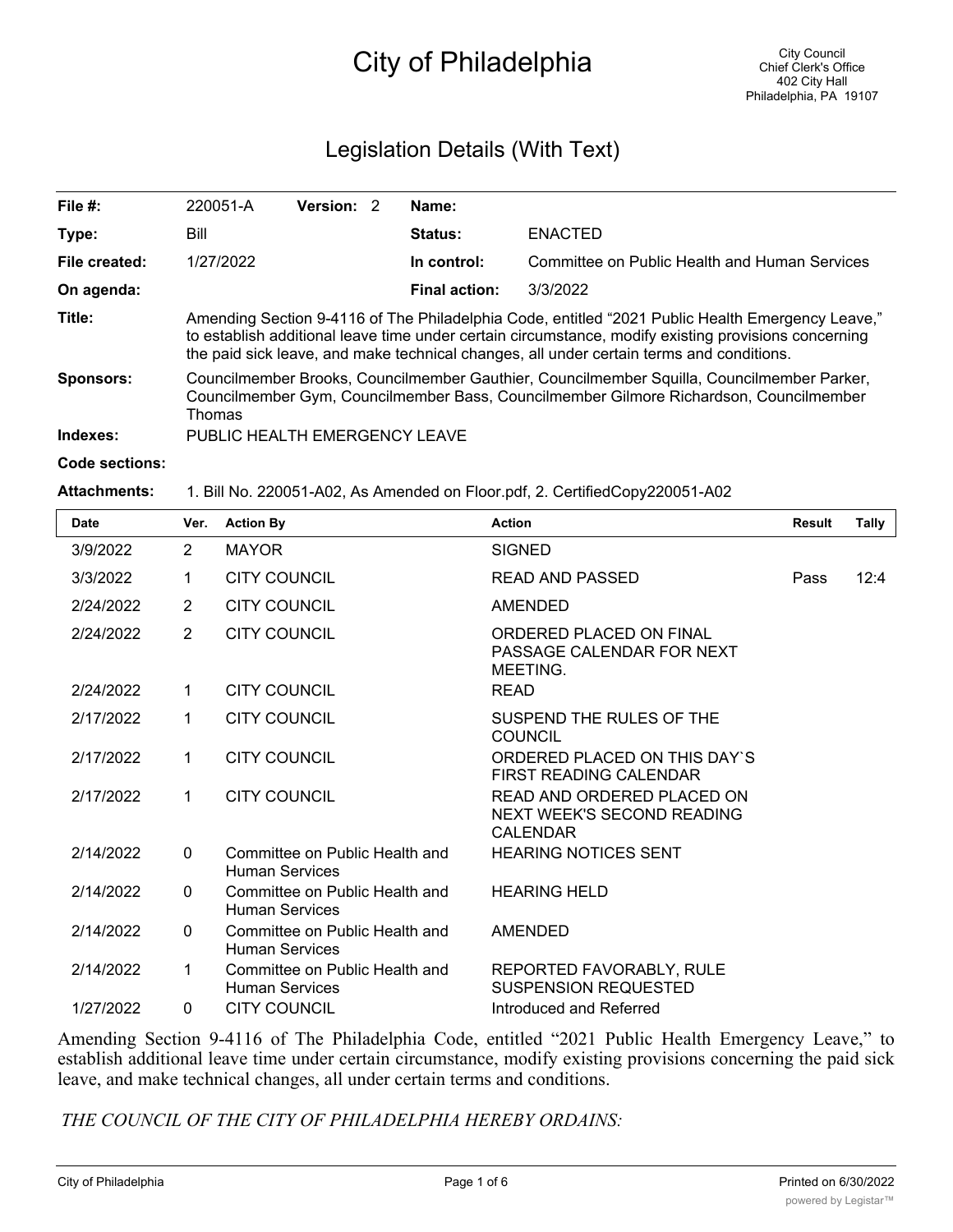§ 9-4116. [2021 Public Health Emergency Leave.] *COVID-19 Leave.*

(1) Definitions. For the purposes of this Section 9-4116 the following definitions shall apply in place of any definition provided under Section 9-4103:

*(a) "COVID-19" is SARS-CoV-2 and any of its variants.*

 $[(a)]$  *(b)* "Employer" is as defined in the Act of January 17, 1968, P.L. 11, No. 5, § 3 (43 P.S. §  $333.103(g)$ , excluding employers who employ less than twenty-five (25) employees.

[(b)] *(c)*"Employee" is an individual (i) working for that Employer within Philadelphia after the effective date of this Ordinance, (ii) who normally works for that Employer within the City of Philadelphia but is currently teleworking from any other location as a result of COVID-19, or (iii) works for that Employer from multiple locations or from mobile locations, provided that 51% or more of such employee's time is present within the City of Philadelphia.

[(c)] *(d)* ["Public health emergency leave"] "*COVID-19 leave"* means time that is compensated at the regular rate of pay as that term is defined under 34 Pa. Code § 231.43, and with the same benefits, including health care benefits, as the covered individual normally earns from the hiring entity at the time the covered individual uses the public health emergency leave and is provided by a hiring entity to a covered individual for the purposes described in § 9-4116 provided that in no case shall the hourly rate be less than the full minimum wage provided under 43 P.S. § 333.104.

[(d) "Public health emergency" means a declared or proclaimed emergency related to a public health threat, risk, disaster or emergency that affects Philadelphia that is made or issued by a federal, state or local official with the authority to make or issue such a declaration or proclamation, beginning on the earliest effective date of any such declaration or proclamation and ending on the date the last such declaration or proclamation ends, whether through expiration, termination, or otherwise.]

(2)[2021 Public Health Emergency Leave.] *COVID-19 Leave.* Beginning on the effective date of the Ordinance [adding this provision to the Code,] *amending Section 4-1116 of the Code to provide for "Covid-19 Leave,"* an employer shall provide [2021 public health emergency] *COVID-19* leave to each employee in an amount pursuant to subsection (4) of this Section 9-4116. An employee may use [2021 public health emergency] *COVID-19* leave for such employee's inability to work as due to one or more of the following purposes:

(a) A determination by a public official or public health authority having jurisdiction, a health care provider, or an employer that the employee's presence on the job or in the community would jeopardize the health of others because of the employee's exposure to COVID-19 or because the employee is exhibiting symptoms that might jeopardize the health of others, regardless of whether the employee has been diagnosed with *or has tested positive for* COVID-19;

(b) To care for a family member of the employee due to a determination by a public official or health authority having jurisdiction, a health care provider, or the family member's employer that the presence of the family member on the job or in the community would jeopardize the health of others because of the family member's exposure to COVID-19 or a determination by the employer that the employee is a danger to the health of others because they are exhibiting symptoms that might jeopardize the health of others, regardless of whether the family member has been diagnosed or having tested positive with COVID-19;

(c) An employee's need to: (.1) self-isolate and care for oneself because the employee is diagnosed with *or has tested positive for* COVID-19; (.2) self-isolate and care for oneself because the employee is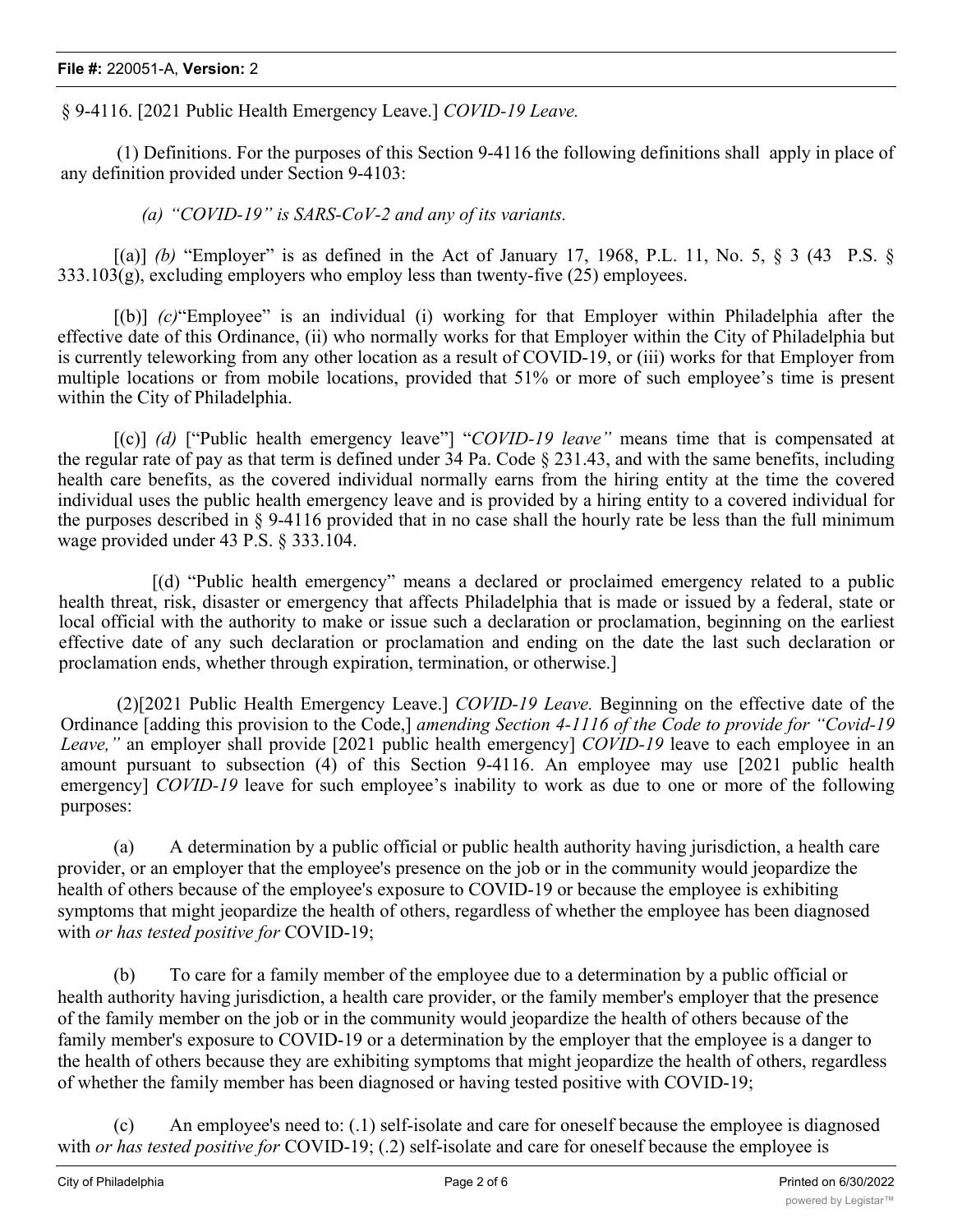experiencing symptoms of COVID-19; (.3) seek or obtain medical diagnosis, care, or treatment if experiencing symptoms of an illness related to COVID-19;

(d) To care for a family member who: (.1) is self-isolating due to being diagnosed with *or having tested positive for* COVID-19; (.2) is self-isolating due to experiencing symptoms of COVID-19; (.3) needs medical diagnosis, care, or treatment if experiencing symptoms of an illness related to COVID-19;

(e) To care for a child if the school or place of care of the child has been closed, or the childcare provider of such child is unavailable, due to precautions taken in [accordance with the public health emergency] response *to COVID-19*;

(f) An employee's need to obtain immunization (vaccination)*, including a booster,* related to COVID-19; or

(g) An employee's need to recover from any [injury, disability, illness or condition] *side effect* related to such vaccination.

(3) Timing for Use of [2021 Public Health Emergency.] *COVID-19* Leave.

(a) Immediate availability. [2021 public health emergency] *COVID-19* leave shall be provided to employees immediately without any waiting period or accrual requirements. An employee shall be entitled to use this [2021 public health emergency] *COVID-19* leave until [one (1) week following the official termination or suspension of the public health emergency] *December 31, 2023*.

(b) Other Paid Leave Benefits. Except as provided by subsections (3)(c), (3)(d), and (7), the [2021 public health emergency] *COVID-19* leave provided by this Section 9-4116 shall be in addition to all other paid leave benefits offered by an employer; and shall not be reduced by the amount of any paid leave an employee has previously [received, including any public health emergency leave provided in 2020.] *received.* An employer may not require an employee to use other paid leave available to the employee before the employee is eligible to use [2021 public health emergency] *COVID-19* leave, unless state or federal law requires otherwise.

(c) With respect only to employees who complete the majority of their work responsibilities through telework, nothing in this [Chapter] *Section* shall be construed to require an employer to change existing policies or provide additional paid leave to such teleworking employees if the employer's existing policy provides such teleworking employees at least eighty (80) hours of paid leave in [2021] *2022* and such paid leave can be used for the same purposes and under all of the same conditions as set forth for [2021 public health emergency] *COVID-19* leave under this [Chapter.] *Section*.

 (d) Paid Time Off Policies. Nothing in this [Chapter] *Section* shall be construed to require an employer to change an existing leave policy or provide additional paid leave to employees if the employer's existing policy provides one hundred and [sixty (160)] *twenty (120)* hours or more of paid time off in [2021] *2022* [that is not] *whether or not such leave is* specifically designated as sick leave, [but] *if such leave* can be used for the same purposes and under all of the same conditions as [set forth in 2021 public health emergency] *COVID-19* leave under this [Chapter.] *Section. Notwithstanding the forgoing, with respect to an employer that operates on a seven and a half (7.5) hour workday and considers an employee working thirty-seven and a half (37.5) hours a week to be full-time, the amount of leave necessary to exclude such employer from the requirement to change an existing leave policy or provide additional paid leave under this subsection (3)(d) shall be one-hundred twelve and a half (112.5) hours, provided the remaining requirements of this subsection*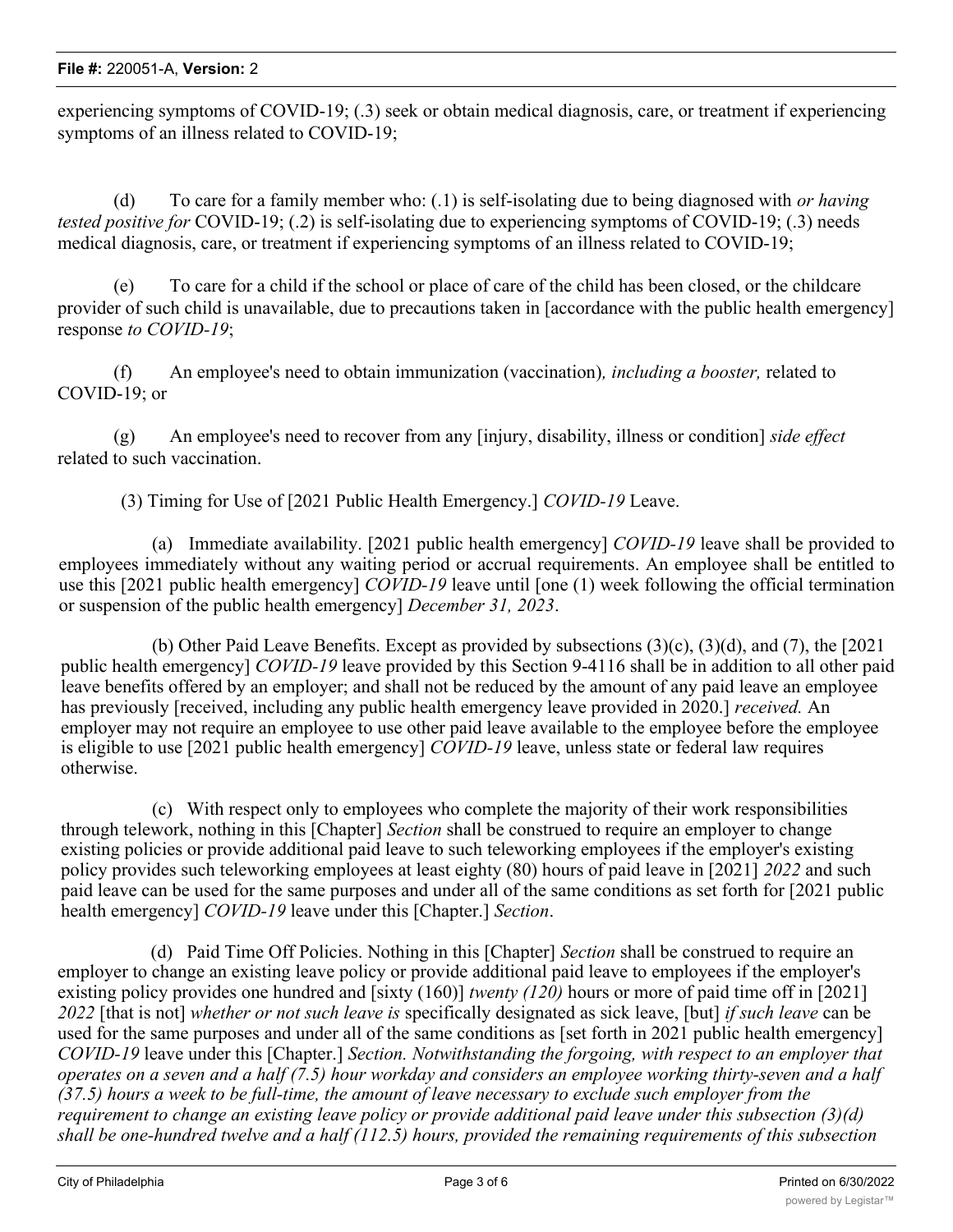## **File #:** 220051-A, **Version:** 2

*(3)(d) are met.*

 (4) Amount of Leave. The [2021 public health emergency] *COVID-19* leave required under this Section shall be provided by an employer to an employee as follows:

(a) For employees who work 40 hours or more per week, [2021 public health emergency] *COVID-19* leave shall be provided in the amount of [80] *40* hours, unless the employer designates a higher limit;

(b) For employees who work fewer than 40 hours in a week, [2021 public health emergency] *COVID-19* leave shall be provided in an amount equal to the amount of time the Employee is otherwise scheduled to work or actually works on average in a [14] *7*-day period, whichever is greater and unless the employer designates a higher limit. In the case of an employee whose schedule varies from week to week, the employer shall use the following in place of such number to determine the amount of time worked on average in a [14-day] *7-day* period: the average number of daily hours that the employee was scheduled over the past 90 (ninety) days of work, including hours for which the employee took leave of any type, multiplied by [fourteen] *seven*.

(5) Overtime Exempted Employees. Employees who are exempt from overtime requirements under 29 U.S.C. § 213(a)(1) of the Federal Fair Labor Standards Act will be assumed to work 40 hours in each work week for purposes of [2021 public health emergency] *COVID-19* leave unless their normal work week is less than 40 hours, in which case [ 2021 public health emergency] *COVID-19* leave under this Section is based upon that normal work week.

(6) Shift Replacement. An employer may not require, as a condition of providing [2021 public health emergency] *COVID-19* leave for an employee that the employee search for or find a replacement to cover the hours during which the employee is using [2021 public health emergency] *COVID-19* leave.

(7) Concurrent Use.

(a) To the extent that federal or state laws require employers to provide paid leave or paid sick time related to COVID-19, employers may substitute leave under the federal or state law for its obligations under this Section 9-4116 to the extent they coincide and the relevant federal or state law permits such concurrent use of paid leave. Employers shall provide additional [2021 public health emergency] *COVID-19* leave under this Section 9-4116 to the extent that the requirements of this Section exceed the requirements of those laws and to the extent permitted under the federal or state law.

(b) To the extent that an employer has adopted a policy [on or after March 6, 2020] which provides its employees with additional paid time specifically for use [during the] *for* COVID-19 [pandemic in 2021], employers may substitute leave under such employer policy for the leave required under this ordinance to the extent they coincide. Employers shall be required to provide additional [2021 public health emergency] *COVID-19* leave under this Section only to the extent that the requirements of this Section exceed the requirements of its own specific COVID-19 [pandemic] paid leave policy otherwise available to a particular [employee on or after January 1, 2021*.*] *employee.*

(8) Minimum Requirements and Other Obligations. This [Chapter] *Section* provides minimum requirements pertaining to [public health emergency] *COVID-19* leave and shall not be construed to preempt, limit, or otherwise affect the applicability of any other law, regulation, requirement, policy, or standard that provides for a greater amount or use of paid leave or that extends other leave protections. Nothing in this Section shall be construed as diminishing the obligation of an employer to comply with any contract, collective bargaining agreement, employment benefit plan or other agreement providing more generous emergency leave or paid leave to a covered individual than required herein. Nothing in this Section shall be construed as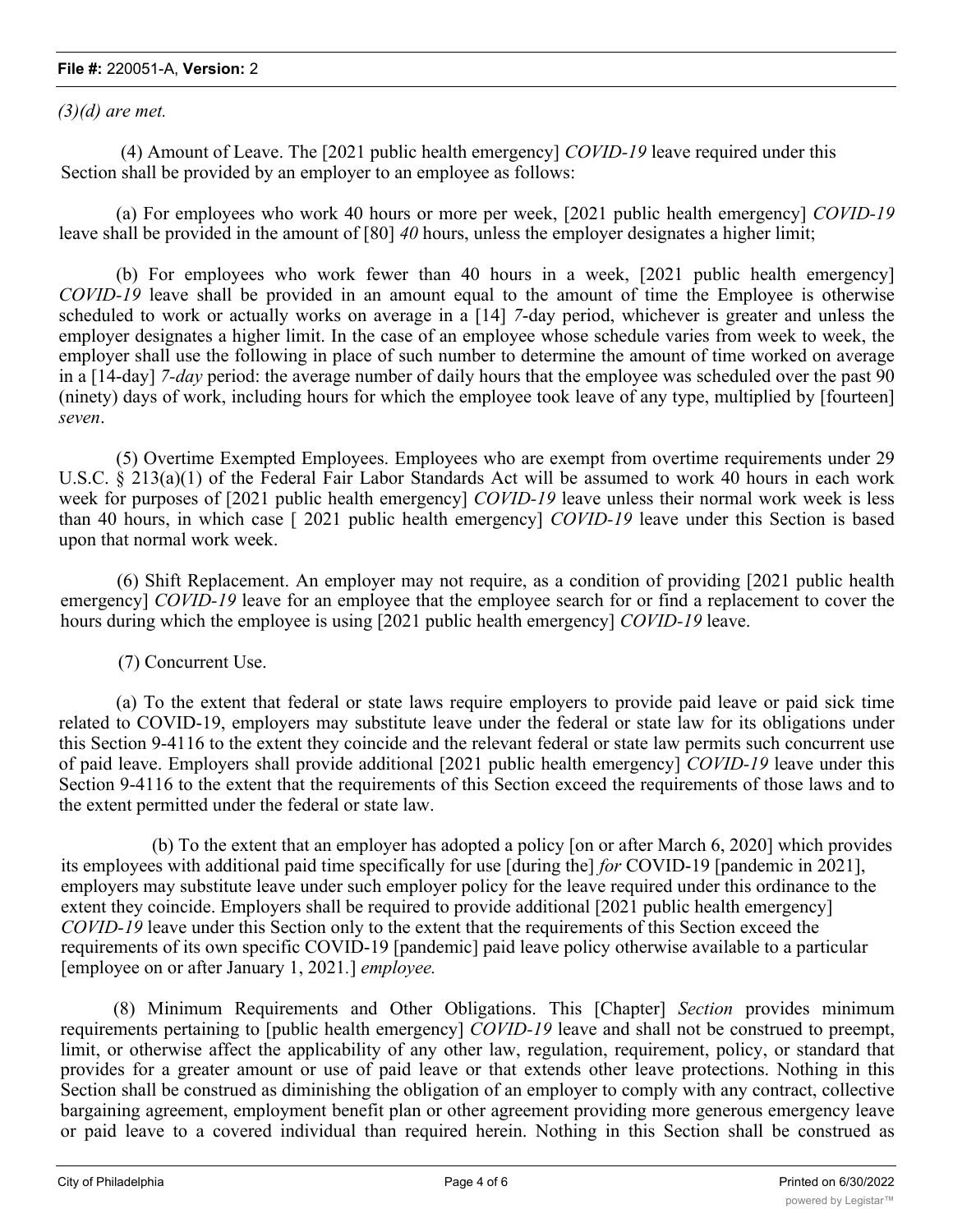diminishing the rights of public employees regarding paid leave or use of paid leave as provided under Pennsylvania law.

(9) Right to Return. Any employee who takes [2021 public health emergency] *COVID-19* leave pursuant to this Section 9-4116 shall be entitled, on return from such leave, to be restored by the employer to the position held when the leave commenced.

(10) Retaliation Prohibited. The provisions of Section 9-4106 of the Philadelphia Code applicable to retaliatory personnel actions shall apply to this [Chapter.] *Section.* No employer required to provide [2021 public health emergency] *COVID-19* leave may reduce the amount of any paid leave an employee entitled to [2021 public health emergency] *COVID-19* leave was otherwise entitled to use or accrue under such employer's existing policies as of [March 1, 2021] *the effective date of the Ordinance amending Section 9-4116 of the Code to provide for Covid-19 leave.*

(11) Notification of Use of Leave. For the purposes of this Section 9-4116 notice requirements are modified as follows:

(a) Notice to Employees. The provisions of Section 9-4107 of the Philadelphia Code applicable to notice and posting shall apply to this [Chapter;] *Section;* provided however, that in cases where the employee does not maintain a physical workplace, or an employee teleworks or performs work through a web-based platform, the required notification of rights under this [Chapter] *Section* shall be sent via electronic communication or a conspicuous posting in the web-based platform. All employers shall provide employees with a notice of rights as required under [paragraph 1 of subdivision a of this Section] *this subsection (11)(a)* within (15) days after the ordinance [adding] *amending* this Section 9-4116 [to] *of* the Code *to provide for COVID-19 leave* becomes law.

(b) Notice to Employers. Employees shall provide notice to their employer of the need for [2021 public health emergency] *COVID-19* leave as practicable and as soon as feasible, but only when the need for [2021 public health emergency] *COVID-19* leave is foreseeable. An employer is permitted only to request that an employee submit a self-certified statement, subject to the provisions of Section 1-108 of the Code (Certification), asserting that leave was used according to the purposes listed under Section 9-4116.

(12) Employer Records. The provisions of Section 9-4108 of the Philadelphia Code applicable to employer records shall apply to this [Chapter.] *Section.*

(13) Enforcement. The provisions of Section 9-4110 of the Philadelphia Code applicable to enforcement shall apply to this [Chapter.] *Section.* [However, after a public health emergency is declared or proclaimed, an] *An* employee shall have the right to file a civil action in a court of competent jurisdiction against an employer alleging a violation of this Section 9-4116 without first filing an administrative complaint. *The Agency is* authorized to periodically publish a list of the employers with all current unresolved violations, to the extent *permitted by law.*

(14) No provision or provisions of this Section may be waived in a bona fide collective bargaining agreement unless: (a) the waiver is explicitly set forth in such agreement in clear and unmistakable terms; (b) the agreement provides a comparable paid leave benefit; and (c) the agreement is in effect contractually. Unilateral implementation of terms and conditions of employment by either party to a collective bargaining relationship shall not constitute, or be permitted, as a waiver of all or any part of the provisions of this [Chapter.] *Section. Notwithstanding the foregoing, this Section 9-4116 shall not apply to construction craft employees who are covered by a collective bargaining agreement between a labor organization and one or more employers engaged in the construction industry.*